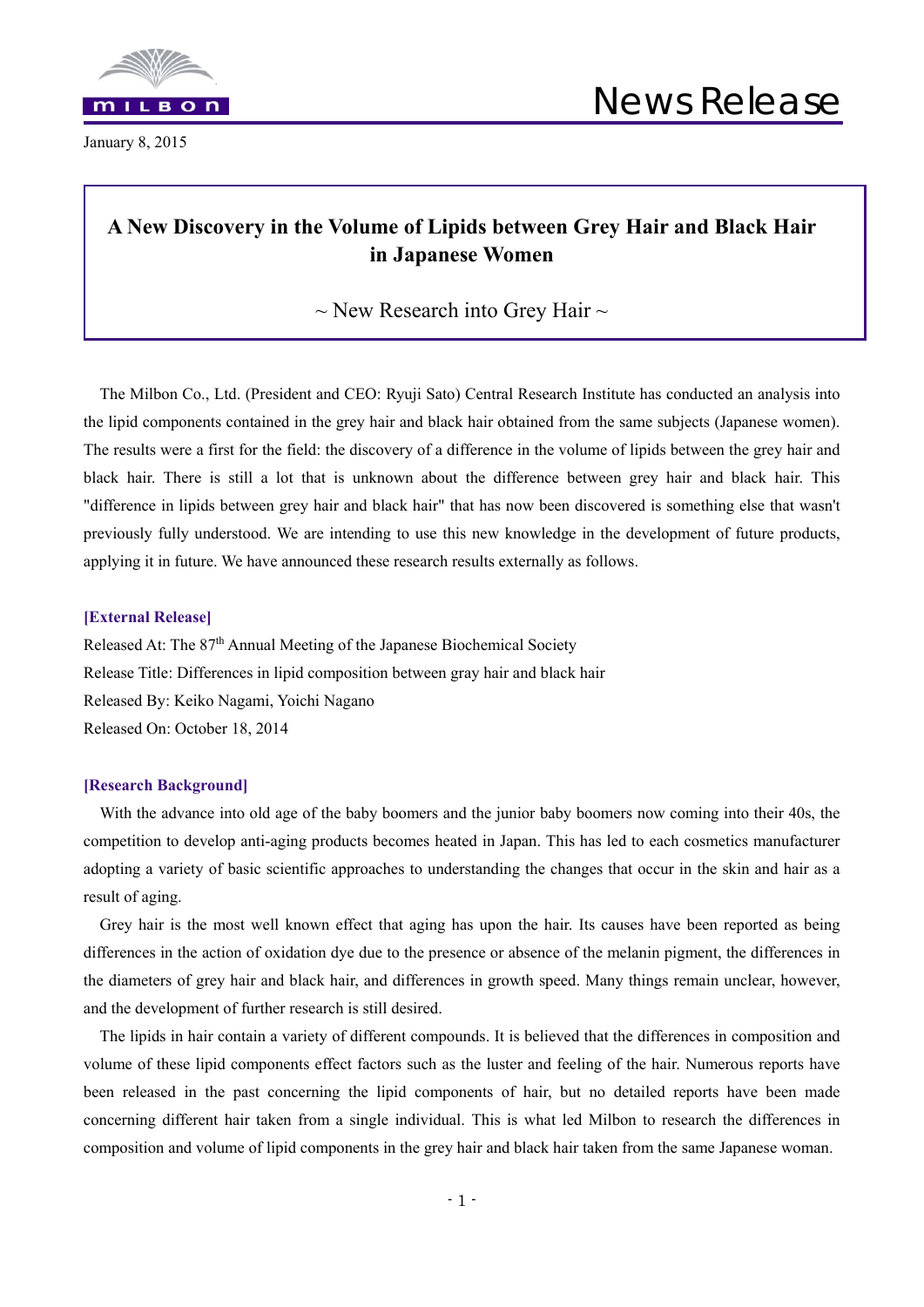

# **[Research Results]**

### **~Examination of Method for Analysis of Lipid Components in Hair~**

Hair collected from a sample of Japanese women was divided into grey and black hairs, and then tested (fig.1). The variety of lipid components contained in the hair was extracted using a solvent. Tests were then performed to determine the quantity of cholesterol<sup>\*1</sup>, squalene<sup>\*2</sup>, wax ester<sup>\*3</sup>, triglyceride<sup>\*4</sup> and fatty acids<sup>\*5</sup> contained in the hair.

### **~Clear Differences between Grey and Black Hair in the Determinate Quantity of Lipid Components~**

Due to gray hair being resistant to coloring, it has been postulated in the past that it contains a larger volume of lipids. However, the results of this new analysis indicate that the total volume of lipids is lower in grey hair than it is in black hair, (fig. 2). In particular, it was discovered that grey hair has significantly less squalene (fig. 3). In regard to other lipid components, there were found to be less of all of them, aside from cholesterol, in grey hair rather than black, (fig. 4, 5).

This research has revealed for the first time the differences in the volume of lipids in the grey and black hair of the same Japanese person. We will continue to research the relationship between this and the luster and feeling of hair, hoping to link them to the development of higher quality hair cosmetic products.

<Reference Materials>





Fig.1 The grey hairs being sorted, and sorted grey and black hair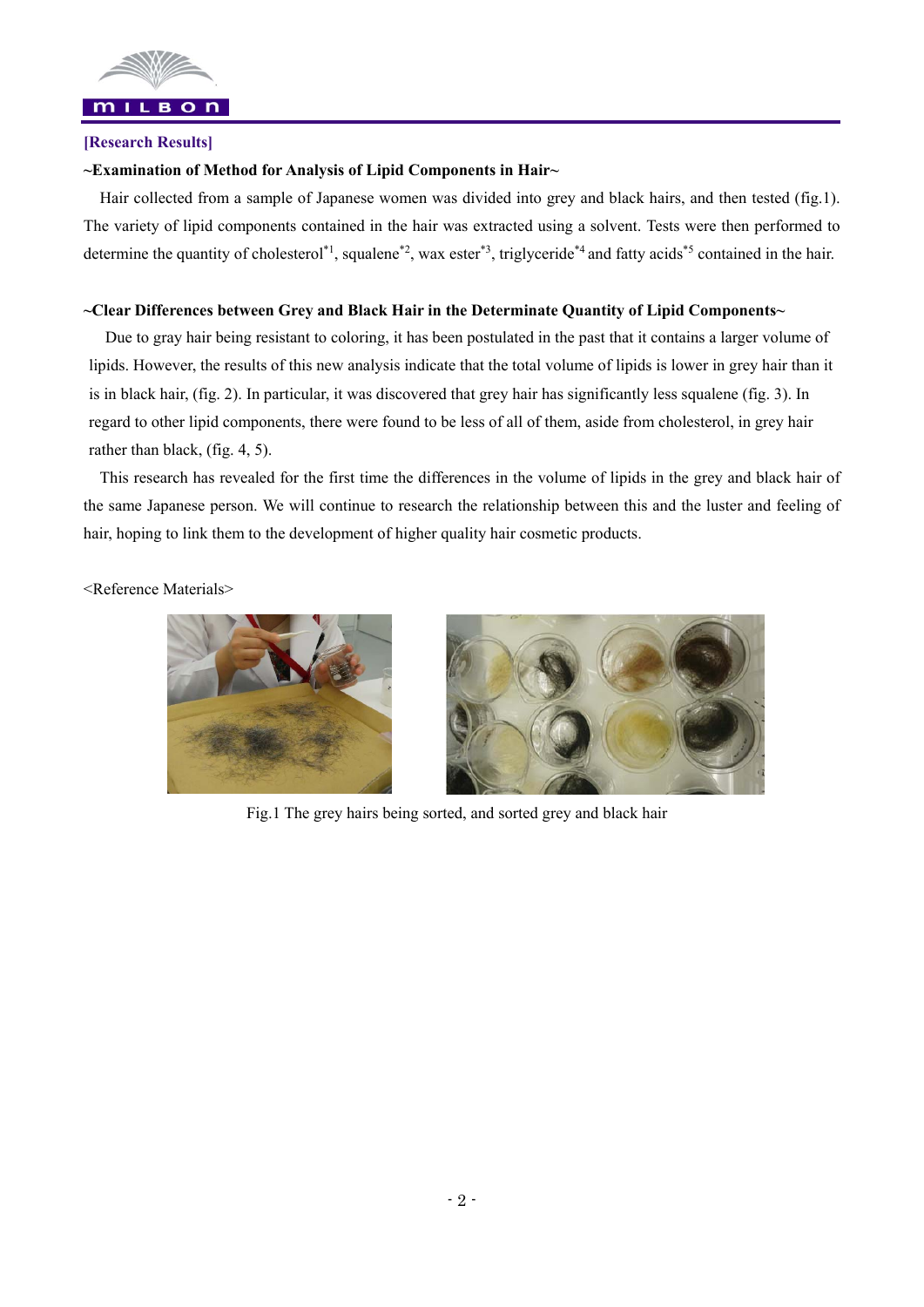



Fig. 2 Total Lipid Volume for Grey Hair and Black Hair

Grey hair showed a tendency for less total lipid volume than black hair (fig. 2)



Fig. 3 Volume of Squalene in Grey Hair and Black Hair

The volume of squalene (fig. 3) was shown to be lower in grey hair than in black hair, and that the difference is much larger than for other compounds.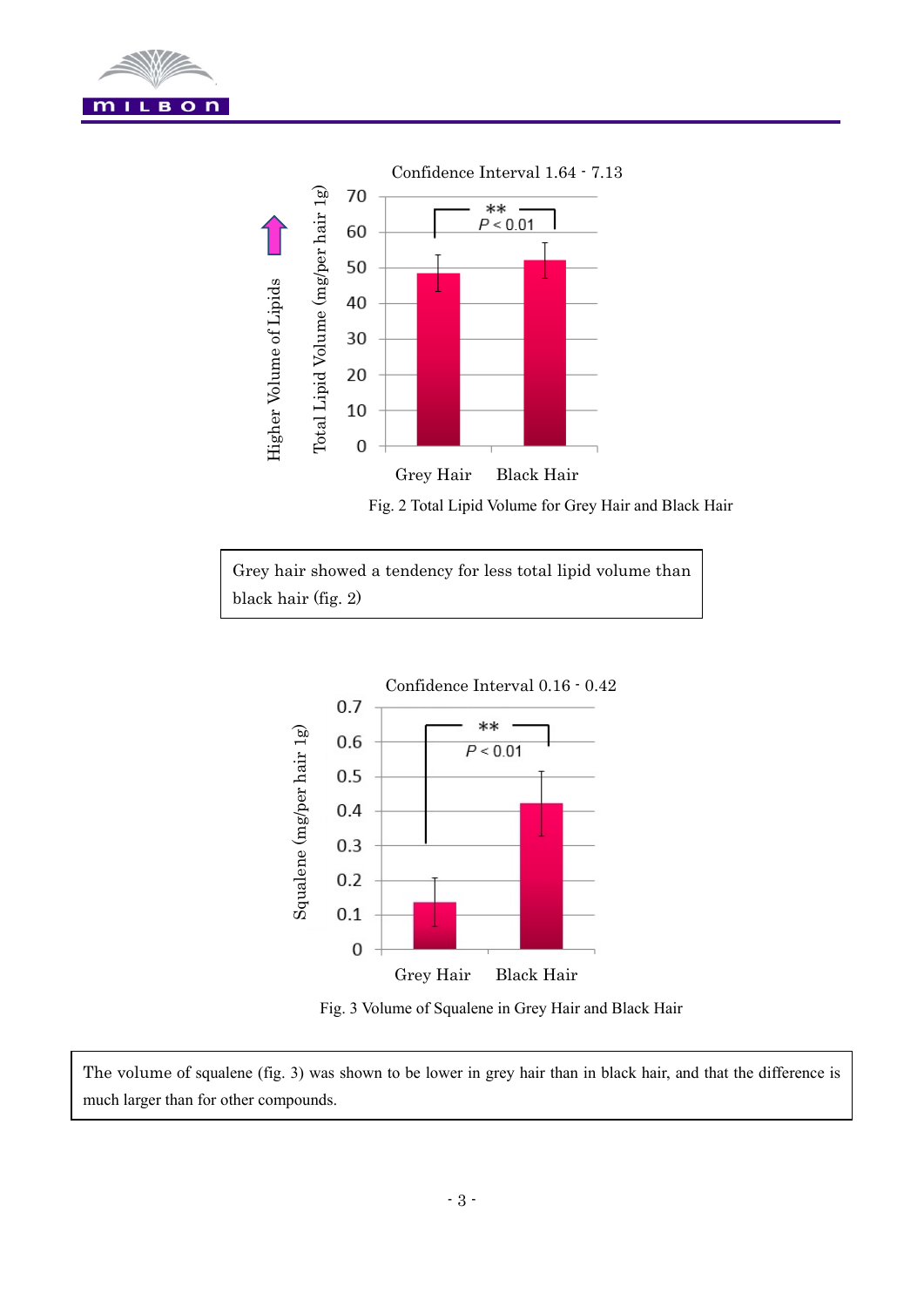



Fig. 4 Total Volume of Wax Ester and Triglyceride in Grey Hair and Black Hair (A) and Total Volume of Fatty Acids in Grey Hair and Black Hair (B)

The total volume of wax ester and triglyceride (Fig. 4-A) and total volume of fatty acids (fig. 4-B) show a trend to be lower in grey hair than black hair.



Confidence Interval 0.03 - 0.03

Fig. 5 Volume of Cholesterol in Grey Hair and Black Hair

No meaningful difference between the volumes of cholesterol in grey hair and black hair were seen (fig. 5)